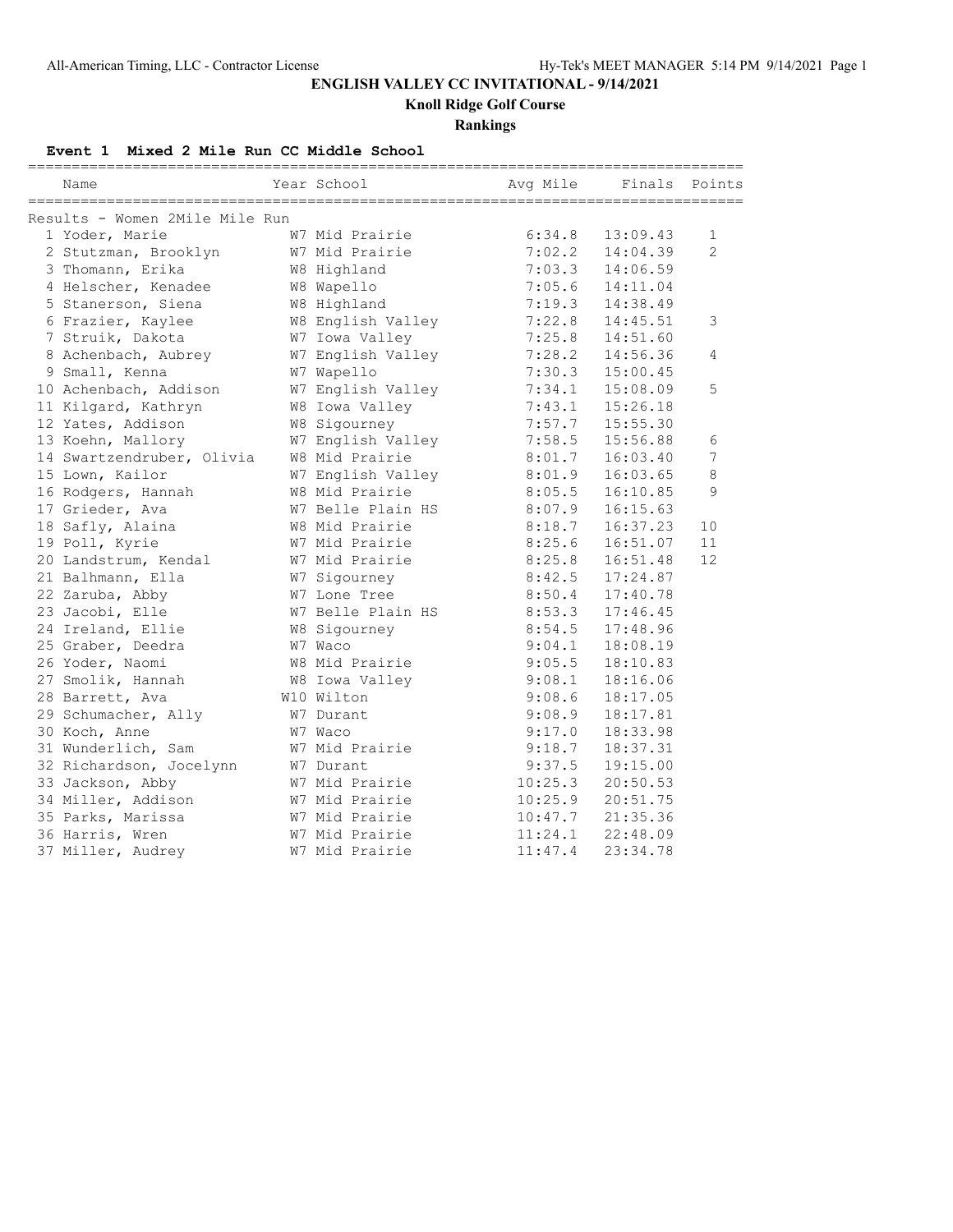**Knoll Ridge Golf Course**

## **Rankings**

| Results - Men 2Mile Mile Run |                |        |                     |                |
|------------------------------|----------------|--------|---------------------|----------------|
| 1 Klett, Troy                | M8 Sigourney   | 5:40.1 | 11:20.17            |                |
| 2 Miller, Rowan              | M8 Mid Prairie | 6:04.3 | 12:08.58            | $\mathbf{1}$   |
| 3 Swartzentruber, Max        | M7 Mid Prairie | 6:12.8 | 12:25.60            | $\overline{c}$ |
| 4 Stultz, Jesse              | M8 Mid Prairie | 6:13.4 | 12:26.72            | $\mathcal{S}$  |
| 5 Luitjens, Tristian         | M8 Waco        | 6:16.1 | 12:32.20            |                |
| 6 Nebergall, Brock           | M7 Lone Tree   | 6:28.2 | 12:56.40            |                |
| 7 Brokaw, Luke               | M8 Mid Prairie | 6:31.3 | 13:02.47            | 4              |
| 8 Pickard, Jonathon          | M7 Mid Prairie | 6:35.0 | 13:09.84            | 5              |
| 9 Kelly, Brylin              | M7 Wilton      | 6:39.4 | 13:18.66            | 6              |
| 10 Jirak, Oaklan             | M7 Wilton      | 6:39.6 | 13:19.15            | $\overline{7}$ |
| 11 Schuett, Mason            | M7 Durant      | 6:59.3 | 13:58.43            |                |
| 12 Beachy, Isaac             | M7 Mid Prairie | 7:00.3 | 14:00.49            | 8              |
| 13 Oien, Briggs              | M8 Wilton      |        | $7:09.8$ 14:19.46   | 9              |
| 14 Lothamer, Benji           | M7 Mid Prairie |        | $7:16.4$ $14:32.63$ | 10             |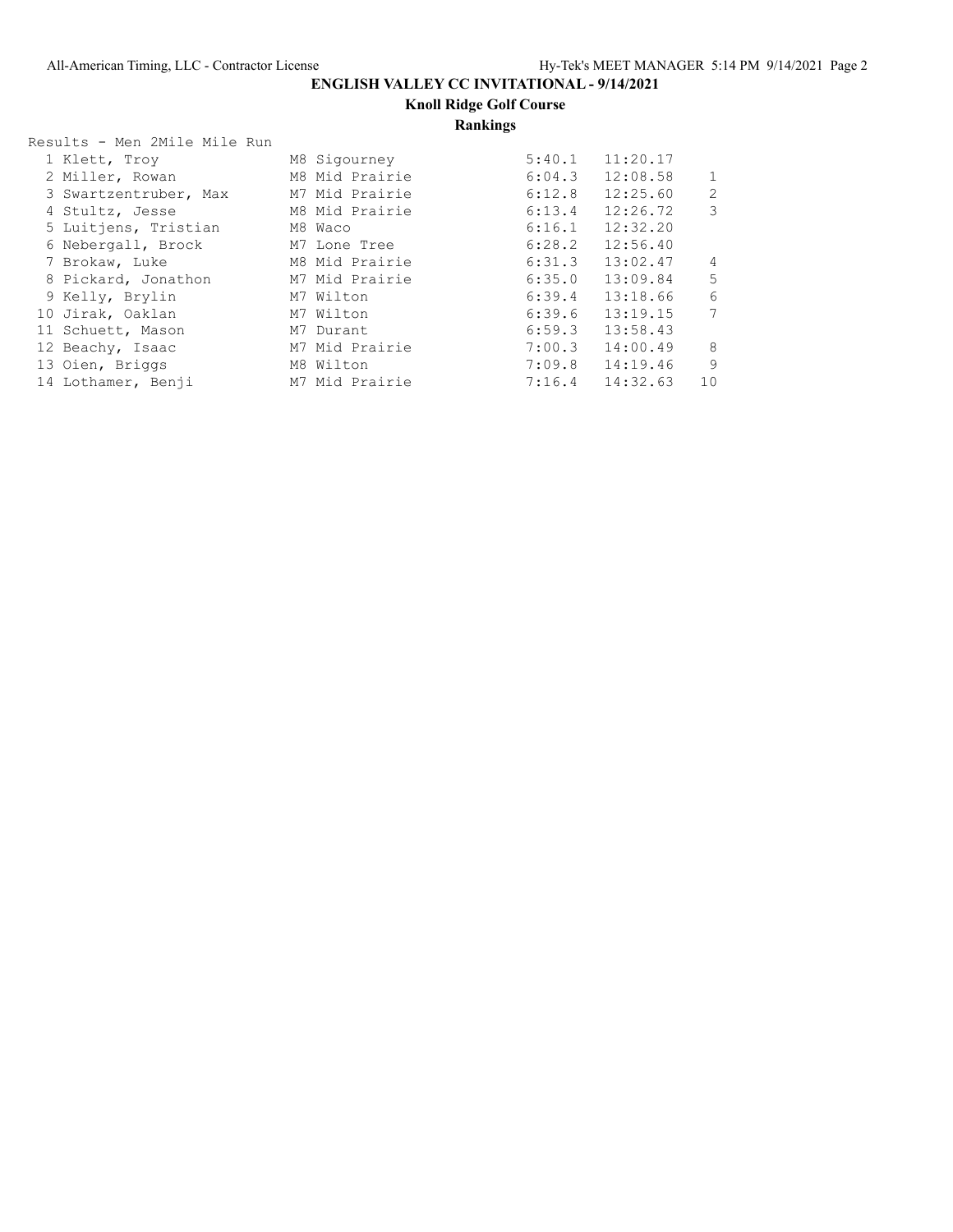**Knoll Ridge Golf Course**

#### **Rankings**

### **....Event 1 Mixed 2 Mile Run CC Middle School**

| 15 Grotcki, John             |       | M7 Wilton    |                |               |   |   | 7:17.9  |      | 14:35.79 |      | 11   |
|------------------------------|-------|--------------|----------------|---------------|---|---|---------|------|----------|------|------|
| 16 Thys, Drew                |       | M7 Hlv MS    |                |               |   |   | 7:28.6  |      | 14:57.07 |      |      |
| 17 Dohrman, Calvin           |       | M7 Wilton    |                |               |   |   | 7:34.7  |      | 15:09.32 |      | 12   |
| 18 McDowell, Brett           |       |              | M7 Mid Prairie |               |   |   | 7:46.1  |      | 15:32.08 |      |      |
| 19 Parsons, Will             |       | M8 Wapello   |                |               |   |   | 7:52.3  |      | 15:44.43 |      |      |
| 20 Hickenbottom, Chase       |       | M8 Highland  |                |               |   |   | 7:55.6  |      | 15:51.16 |      |      |
| 21 Richman, Royce            |       | M8 Durant    |                |               |   |   | 8:01.6  |      | 16:03.07 |      |      |
| 22 Zirkelbach, Owen          |       |              | M8 Mid Prairie |               |   |   | 8:28.7  |      | 16:57.41 |      |      |
| 23 Zywiec, Brayden           |       | M8 Highland  |                |               |   |   | 8:36.2  |      | 17:12.37 |      |      |
| 24 Ellithorpe, Tyler         |       | M8 Wilton    |                |               |   |   | 8:37.8  |      | 17:15.57 |      | 13   |
| 25 Buesing, Colton           |       | M7 Durant    |                |               |   |   | 8:46.6  |      | 17:33.07 |      |      |
| 26 Pritchard, Manny          |       |              | M7 Iowa Valley |               |   |   | 9:05.0  |      | 18:09.85 |      |      |
| 27 Giesmann, Isaac           |       | M7 Highland  |                |               |   |   | 9:15.2  |      | 18:30.31 |      |      |
| 28 Miller, Brayden           |       | M7 Lone Tree |                |               |   |   | 9:16.0  |      | 18:31.92 |      |      |
| 29 Dean, Kale                |       | M7 Durant    |                |               |   |   | 10:02.0 |      | 20:03.84 |      |      |
| 30 Robinson, Jackson         |       | M7 Highland  |                |               |   |   | 10:14.0 |      | 20:27.94 |      |      |
| 31 Aberle, Carson            |       | M7 Hlv MS    |                |               |   |   | 10:56.5 |      | 21:52.90 |      |      |
| 32 Reschley, Evan            |       |              | M8 Mid Prairie |               |   |   | 11:46.9 |      | 23:33.75 |      |      |
| 33 Lowenberg, Brock          |       |              | M7 Mid Prairie |               |   |   | 13:04.2 |      | 26:08.29 |      |      |
| 34 Cespedes, Cristian        |       |              | M7 Mid Prairie |               |   |   | 13:08.8 |      | 26:17.58 |      |      |
| 35 Pritchard, Elijah         |       |              | M7 Iowa Valley |               |   |   | 15:08.7 |      | 30:17.25 |      |      |
|                              |       |              |                |               |   |   |         |      |          |      |      |
|                              |       |              | Team Scores    |               |   |   |         |      |          |      |      |
| Rank Team                    | Total |              | $\mathbf{1}$   | $\mathcal{L}$ | 3 | 4 | 5       | $*6$ | $*7$     | $*8$ | $*9$ |
|                              |       |              |                |               |   |   |         |      |          |      |      |
| Results - Men 2Mile Mile Run |       |              |                |               |   |   |         |      |          |      |      |
| 1 Mid Prairie                |       | 15           | $\mathbf{1}$   | 2             | 3 | 4 | 5       | 8    | 10       |      |      |
| Total Time:<br>1:03:13.21    |       |              |                |               |   |   |         |      |          |      |      |

Average: 12:38.65<br>2 Wilton 2 Wilton 45 6 7 9 11 12 13 Total Time: 1:10:42.38

Average: 14:08.48